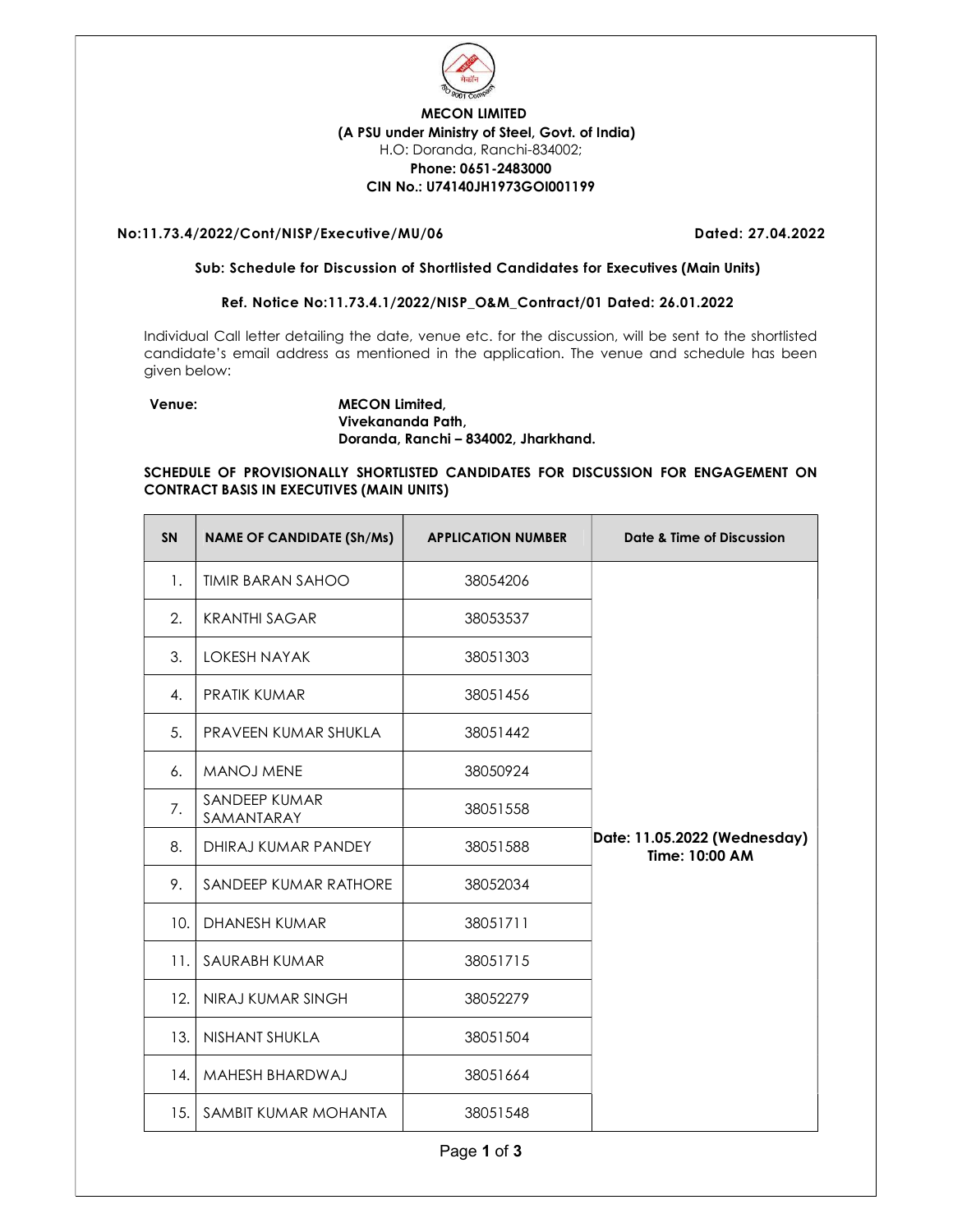| SN    | <b>NAME OF CANDIDATE (Sh/Ms)</b>       | <b>APPLICATION NUMBER</b> | Date & Time of Discussion                      |
|-------|----------------------------------------|---------------------------|------------------------------------------------|
| 16. I | <b>ASHISH MAJILA</b>                   | 38051672                  | Date: 11.05.2022 (Wednesday)<br>Time: 10:00 AM |
| 17.1  | <b>KUNAL ANAND</b>                     | 38052273                  |                                                |
| 18.1  | ARVIND KUMAR SHARMA                    | 38052462                  |                                                |
| 19.   | <b>ANAND</b>                           | 38052604                  |                                                |
| 20.   | SANTOSH KUMAR SAHU                     | 38052606                  |                                                |
| 21.   | ANKUSH KISHORE PARMAR                  | 38051299                  |                                                |
| 22.   | SANTOSH KUMAR SAHOO                    | 38052179                  |                                                |
| 23.   | <b>INDERJEET KUMAR TIWARI</b>          | 38052812                  |                                                |
| 24.   | TUSAR KANTA LENKA                      | 38052977                  |                                                |
| 25.   | <b>ASHISH GARG</b>                     | 38052323                  |                                                |
| 26.   | RAKESH KUMAR ARORA                     | 38051413                  |                                                |
| 27.   | SIDDHARTH CHOUDHARY                    | 38051901                  |                                                |
| 28.   | AKHILESH TRIPATHY                      | 38053206                  |                                                |
| 29.   | ANIL KUMAR SHARMA                      | 38051021                  |                                                |
| 30.   | KHEMAN LAL SAHU                        | 38051339                  |                                                |
| 31.   | <b>BARISETTY NAGARAJU</b>              | 38052974                  |                                                |
| 32.   | <b>RANIL KUMAR SAHOO</b>               | 38052989                  |                                                |
| 33.   | KURMANA RAJKIRAN                       | 38052434                  |                                                |
| 34.   | <b>TAPAN KUMAR SETHI</b>               | 38052452                  |                                                |
| 35.   | <b>KAMAL KUMAR</b><br><b>MOHAPATRA</b> | 38052777                  | Date: 11.05.2022 (Wednesday)<br>Time: 10:00 AM |
| 36.   | <b>BAIJU KUMAR</b>                     | 38052896                  |                                                |
| 37.   | <b>SHAMIR QUAZI</b>                    | 38053113                  |                                                |
| 38.   | RAMISHWAR KUMAR                        | 38053257                  |                                                |
| 39.   | AMIT KUMAR SONI                        | 38053265                  |                                                |
| 40.   | SURENDRA KUMAR<br><b>DEHARIYA</b>      | 38053293                  |                                                |
| 41.   | PREM KUMAR TIWARI                      | 38051034                  |                                                |
| 42.   | ASHOK KUMAR KARMAKAR                   | 38051470                  |                                                |